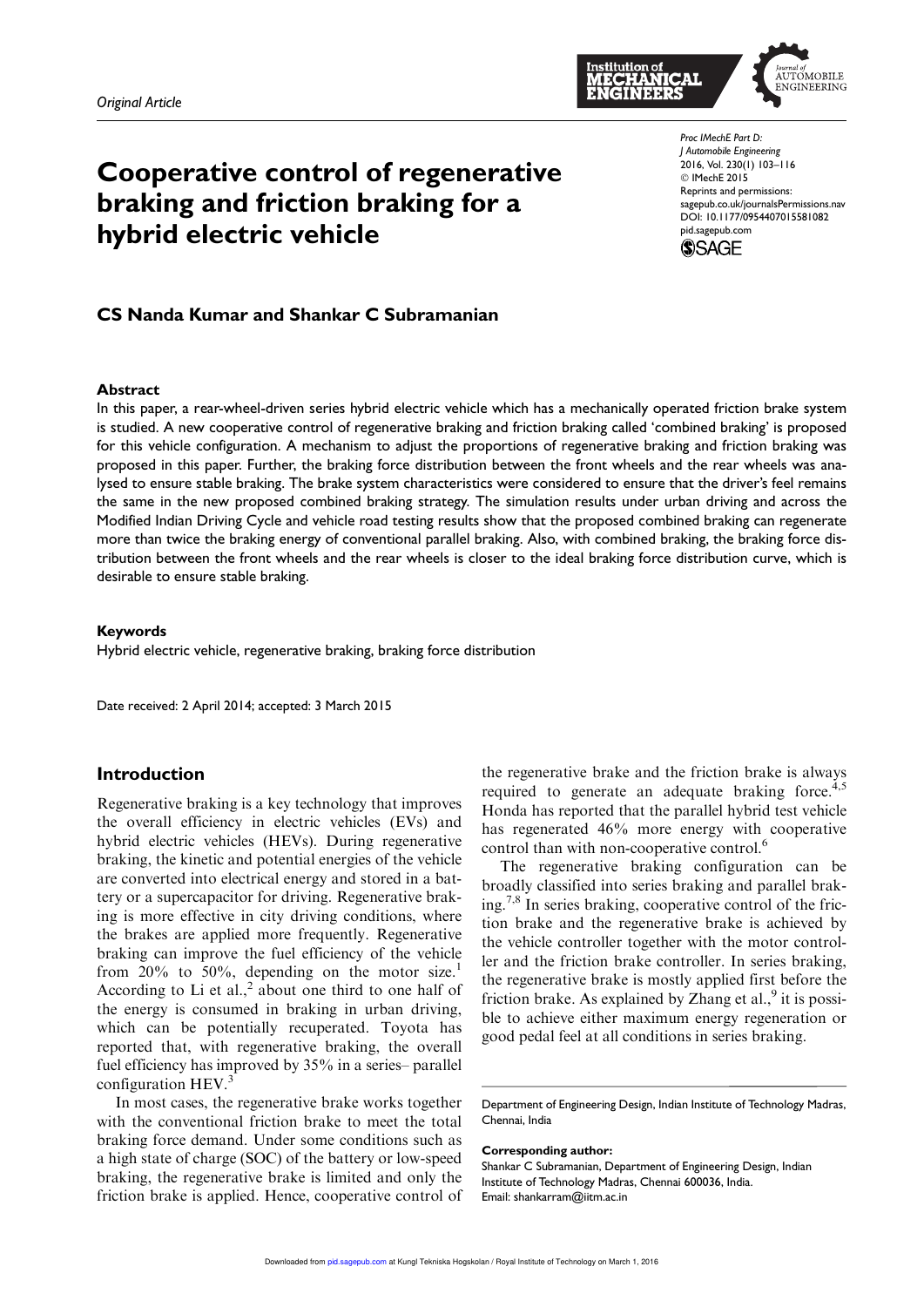The parallel regenerative braking system is relatively simple; the energy recovered by the regenerative braking system will be small, and the driveability of the vehicle may be affected.<sup>10</sup> In conventional parallel braking, both the friction brake and the regenerative brake are applied in parallel, and no cooperative control takes place between the friction brake and the regenerative brake. As explained by Ehsani et al., $^{14}$  the vehicle controller controls only the regenerative braking torque, whereas the friction braking torque is controlled directly by the brake pedal displacement in parallel braking. This type of configuration is used in EVs or HEVs which have a mechanically controlled friction brake.

Recent research has focused on various regenerative braking control strategies and their benefits for EVs and HEVs which have a series braking configuration.<sup>5,7</sup> Since EVs and HEVs in emerging markets such as India have a mechanically controlled friction brake, where the series braking configuration cannot be adapted because of its high cost, parallel braking is a feasible solution. However, conventional parallel braking has a low energy regeneration capability. Hence, improving the energy regeneration in conventional parallel braking is the key focus of this paper. A simple cooperative solution called 'combined braking' is proposed, which can double the energy regeneration in comparison with that of conventional parallel braking in EVs or HEVs which have a mechanically controlled friction brake. This new concept is an improvement over conventional parallel braking with minimum modifications to the existing brake system, which makes it cost effective. In combined braking, the braking power of the electric motor is used to its full potential before the friction brakes are applied.

Further, the braking force is applied only on the driven wheels in regenerative braking. The non-driven wheels are not subjected to braking during the regenerative braking mode. For stable braking of any vehicle, the braking force distribution (BFD) between the front wheels and the rear wheels should balance the dynamic limit of the vehicle.<sup>11</sup> Therefore, apart from the energy regeneration perspective, a detailed analysis was also made of the BFD with both the parallel braking configuration and the combined braking configuration.

Another challenge in regenerative braking is the driver's feel. In EVs and HEVs, the total braking force generated can be in three modes: the friction brake mode, the regenerative brake mode and a combination of the two. In all modes, the driver should have the same feel (in terms of the vehicle deceleration) for a given brake pedal displacement. In order to evaluate this issue, the friction brake system characteristics of the experimental vehicle were obtained and used in the design and analysis.

A series hybrid electric vehicle (SHEV) is one of the powertrain configurations of HEVs, in which the electric motor is the prime mover that drives the wheels, as shown in Figure 1. The engine coupled with a generator charges the battery and also supplies electric power directly to the motor. In this configuration, the power rating of the motor should be sufficiently high to meet the drive performance of the vehicle such as the acceleration, the maximum speed and the gradeability. In an SHEV with a higher motor power rating, regenerative braking is mostly used to the maximum extent prior to the introduction of friction braking. $^{11}$ 

Since an SHEV has a higher motor power, it has the potential to regenerate more, and it can influence the BFD to a higher extent. Hence, this configuration was



Figure 1. System layout of an SHEV.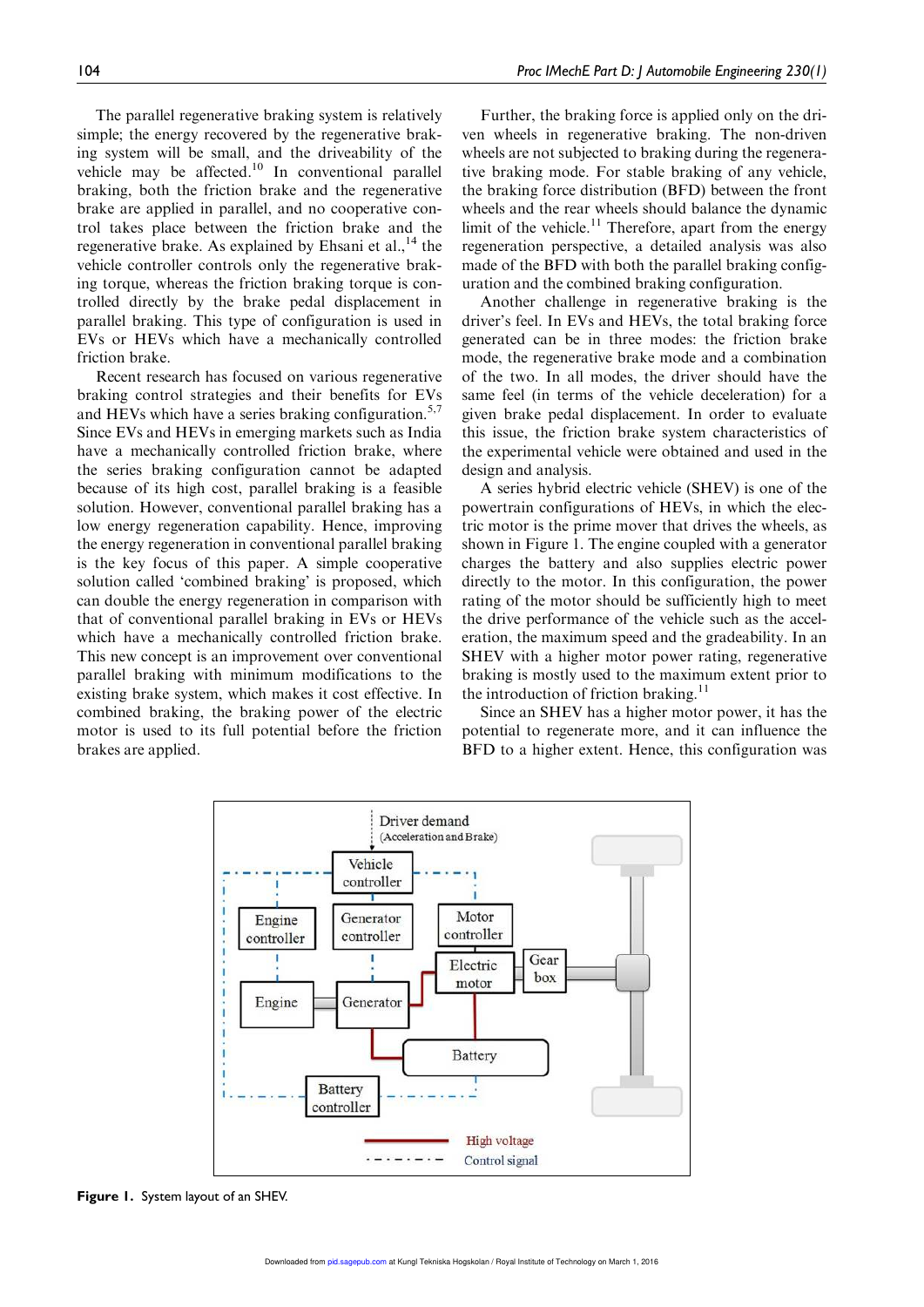considered in this paper for analysing the energy regeneration and the BFD between the front wheels and the rear wheels for both combined braking and conventional parallel braking. Simulations and road tests were carried out, and the results were compared and discussed for both configurations.

The remainder of this paper is organized as follows. In the second section the friction brake system characteristics are considered, and in the third section the combined regenerative braking and conventional parallel braking concepts are discussed. The longitudinal dynamics of the vehicle and the limiting curves for the braking force are explained in the fourth section. The simulation results and the road test results are presented in the fifth section and the sixth section respectively, and conclusions are drawn in the seventh section.

#### Friction brake system characteristics

In this study, the characteristics of the friction brake system were derived by obtaining the relationship between the braking force generated and the corresponding brake pedal displacement. This has been considered to incorporate the driver's feel, since a braking force results in a corresponding vehicle deceleration that is felt by the driver. Hence, the braking force (which results in a corresponding deceleration) was considered as a measure to quantify the driver's feel. This characteristic of the friction brake was obtained experimentally and then used to ensure that, for a given brake pedal displacement, the combined braking strategy provides the same level of brake feel (in other words, the same amount of vehicle deceleration) as that of a standalone friction brake system. This characteristic, together with the objective of regenerating the maximum possible energy, was used to decide the proportions of regenerative braking and friction braking in the combined braking strategy.

The experimental vehicle (the parameters of which are given in Table 1) was used to estimate the friction brake system characteristics.

The brake pedal displacement  $L_p$  was measured using a linear displacement sensor. The motor controller receives the signal of the motor speed  $N$  (r/min), and the longitudinal speed  $V$  (m/s) of the vehicle was inferred from it using

$$
V = \frac{1 - S2\pi N}{TR \ 60}r\tag{1}
$$

where  $r$  is the effective tyre radius (m), TR is the transmission ratio and  $S$  is the percentage of longitudinal slip between the tyres and the road. This equation was used to evaluate the longitudinal speed of the experimental vehicle. Also, this equation could be used to calculate reasonably the vehicle velocity under 'normal' operating conditions (i.e. excluding events such as excessive wheel slip leading to wheel lock). Since the objective of this study was to evaluate the performance of the Table 1. Experimental vehicle parameters.

| Mass M<br>Frontal area $A_f$<br>Drag coefficient $C_d$<br>Rolling resistance coefficient f <sub>r</sub><br>Continuous power $P_m$ of the motor<br>Base speed $N_1$ of the motor<br>Maximum speed $N_2$ of the motor<br>Operating voltage U<br>Capacity E of the lead-acid battery<br>Brake pedal ratio PR<br>Transmission ratio TR<br>Radius r of the wheels | 1800 kg<br>2.93 m <sup>2</sup><br>0.4<br>0.02<br><b>IIKW</b><br>1600 r/min<br>6000 r/min<br>96 V<br>24 kWh<br>6<br>13.39<br>0.25 m |
|--------------------------------------------------------------------------------------------------------------------------------------------------------------------------------------------------------------------------------------------------------------------------------------------------------------------------------------------------------------|------------------------------------------------------------------------------------------------------------------------------------|
| Wheelbase <i>L</i>                                                                                                                                                                                                                                                                                                                                           | 1.84 <sub>m</sub>                                                                                                                  |
| Distance $L_0$ from the front axle to<br>the centre of gravity                                                                                                                                                                                                                                                                                               | 1.23 <sub>m</sub>                                                                                                                  |
| Distance $Lb$ from the rear axle to<br>the centre of gravity                                                                                                                                                                                                                                                                                                 | 0.61 m                                                                                                                             |
| Height h of the centre of gravity<br>from the ground                                                                                                                                                                                                                                                                                                         | 0.6 <sub>m</sub>                                                                                                                   |
| Tyre slip S                                                                                                                                                                                                                                                                                                                                                  | 0. I                                                                                                                               |



Figure 2. Characteristics of the friction brake system.

proposed combined braking strategy under such conditions, the above equation was used to calculate the longitudinal speed of the vehicle. The test vehicle was braked from an initial speed of  $V_i$  and the time taken for it to stop was recorded. Using this, the average deceleration a was obtained and the braking force was calculated using

$$
F_b = Ma - Mgf_r - \frac{1}{2}\rho_a C_d A_f V^2 \tag{2}
$$

where  $M$  is the mass of the vehicle (kg), g is the acceleration due to gravity  $(m/s^2)$ ,  $f_r$  is the rolling resistance coefficient,  $\rho_a$  is the density of air (kg/m<sup>3</sup>),  $C_d$  is the coefficient of aerodynamic drag,  $A_f$  is the frontal area of the vehicle  $(m^2)$  and V is the average velocity of the vehicle (m/s). This experimental process was repeated for various brake pedal displacements in steps of 5 mm, up to a maximum displacement of 40 mm. The corresponding data are plotted in Figure 2.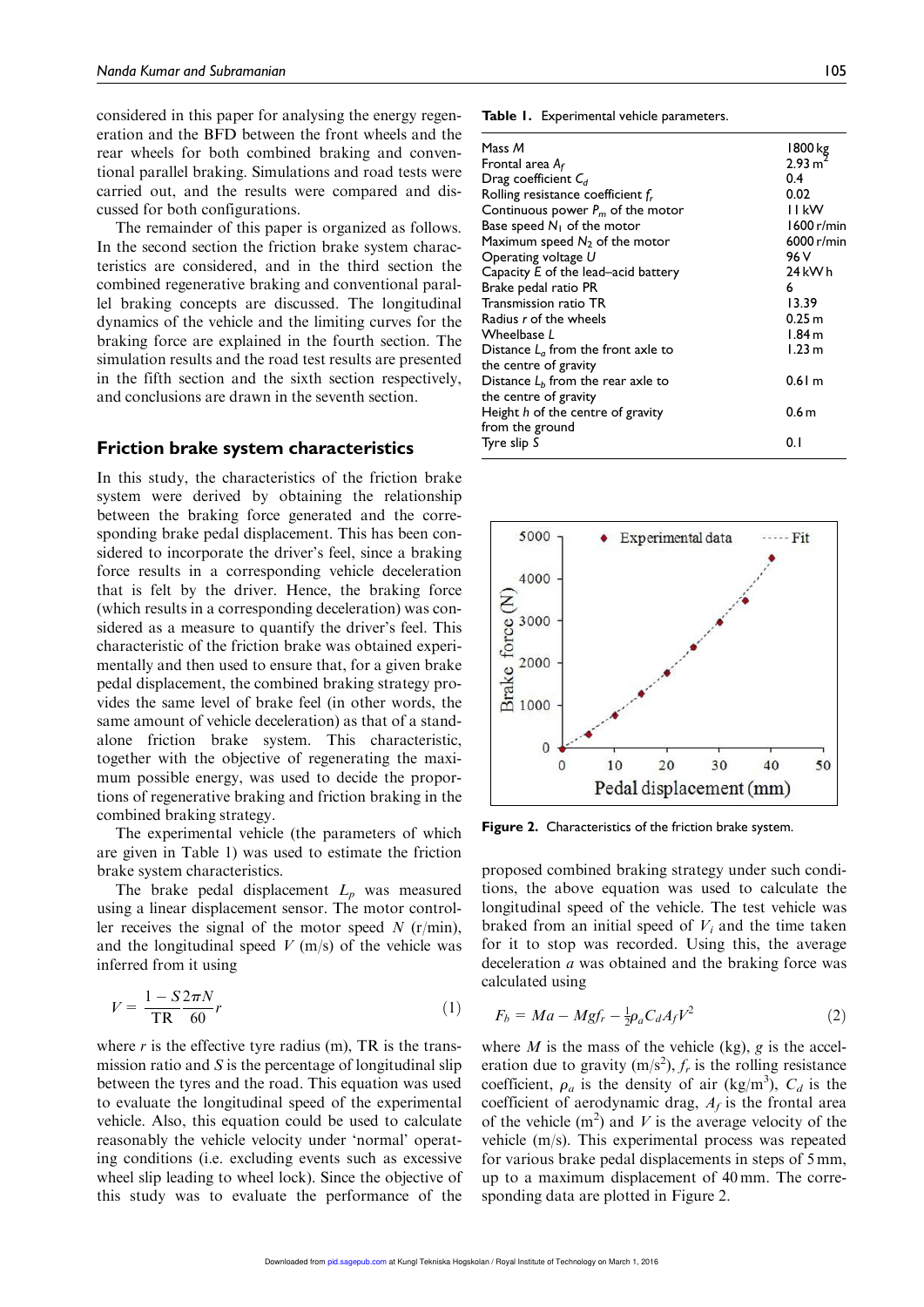| <b>Table 2.</b> Constants of the brake system characteristics. |  |
|----------------------------------------------------------------|--|
|----------------------------------------------------------------|--|

|                | $1.03 \times 10^6$ N/m <sup>2</sup>   |
|----------------|---------------------------------------|
| A <sub>0</sub> |                                       |
| A <sub>1</sub> | 68.9 $\times$ 10 <sup>3</sup> N/m     |
| A <sub>2</sub> | 3.3 N                                 |
| B <sub>0</sub> | $-8 \times 10^{-10}$ m/N <sup>2</sup> |
| B <sub>1</sub> | $0.012 \times 10^{-3}$ m/N            |
| B <sub>2</sub> | $0.382 \times 10^{-3}$ m              |
|                |                                       |

These data points were fitted to obtain the relationship

$$
F_b = A_0 L_p^2 + A_1 L_p + A_2 \tag{3}
$$

Equation (3) represents the characteristics of the friction brake system of the vehicle considered. The corresponding inverse relationship is

$$
L_p = B_0 F_b^2 + B_1 F_b + B_2 \tag{4}
$$

The values of the parameters  $A_0$ ,  $A_1$ ,  $A_2$ ,  $B_0$ ,  $B_1$  and  $B_2$ are given in Table 2.

Equations (3) and (4) were used in designing the combined braking strategy and also for ensuring the same driver's feel, while blending the friction brake and the regenerative brake.

## Regenerative braking

As discussed in the introduction, the regenerative braking configuration is broadly classified into series braking and parallel braking. Since the objective of this study is to improve the energy regeneration in EVs and HEVs which have a mechanically controlled friction brake system, parallel braking is considered as the base configuration in this paper. The proposed combined braking and conventional parallel braking concepts are elaborated in this section. The mathematical formulations are discussed in detail for both concepts.

#### *Combined braking*

The main objective of the proposed combined braking system is to regenerate the maximum energy in an EV or an HEV which is equipped with a mechanically controlled friction brake system. This objective was achieved with the proposed combined braking concept by the following two methods.

- 1. Only regenerative braking was applied and the activation of the friction brake for a predefined pedal displacement (OP in Figure 3) was isolated. The point P is determined from the braking power of the motor and the initial speed of the vehicle.
- 2. While braking is in process and when the vehicle speed starts to decrease, the friction braking force is reduced by varying the displacement of the master cylinder plunger and increasing the regenerative brake.



Figure 3. Sharing of the braking force in combined braking.

Detailed explanations of the combined braking system, the functionality and the mathematical modelling are given below.

*System description.* Figure 4(a) provides the schematic layout of the proposed combined braking concept which consists of standard components such as the brake pedal, the brake booster, the master cylinder and the pedal travel sensor. In addition, a linear solenoid actuator (LSA) was introduced between the brake pedal and the brake booster, and it is controlled by the vehicle controller. The LSA performs the following two basic functions.

- 1. It creates a predefined gap (OA in Figure 4(a)) between the brake pedal and the brake booster to delay the actuation of the friction brake in response to the driver's brake demand through the application of the brake pedal. The actuator displacement equivalent to the gap OA is termed the 'idle actuator displacement' and the pedal travel equivalent to OA is termed the 'idle pedal displacement' $L_i$ .
- 2. While braking is in progress, it regulates the friction braking force by controlling the displacement (BC in Figure 4(a)) of the master cylinder plunger.

During normal driving conditions, the actuator is retracted such that it maintains the predefined gap OA between the actuator and the brake booster. During the actuator displacement equivalent to OA, the brake booster and the master cylinder are not actuated to apply the friction brake.

The displacement of the actuator beyond OA creates a mechanical contact between the actuator and the booster; because of this, the actuating force is transferred to the master cylinder to apply the friction brake. In the case of any failure in the signal or the supply current to the solenoid actuator, the compressed spring inside the actuator will return the actuator plunger to a fail-safe position, which will close the gap OA. This ensures that the conventional friction brake is available as a secondary or emergency option.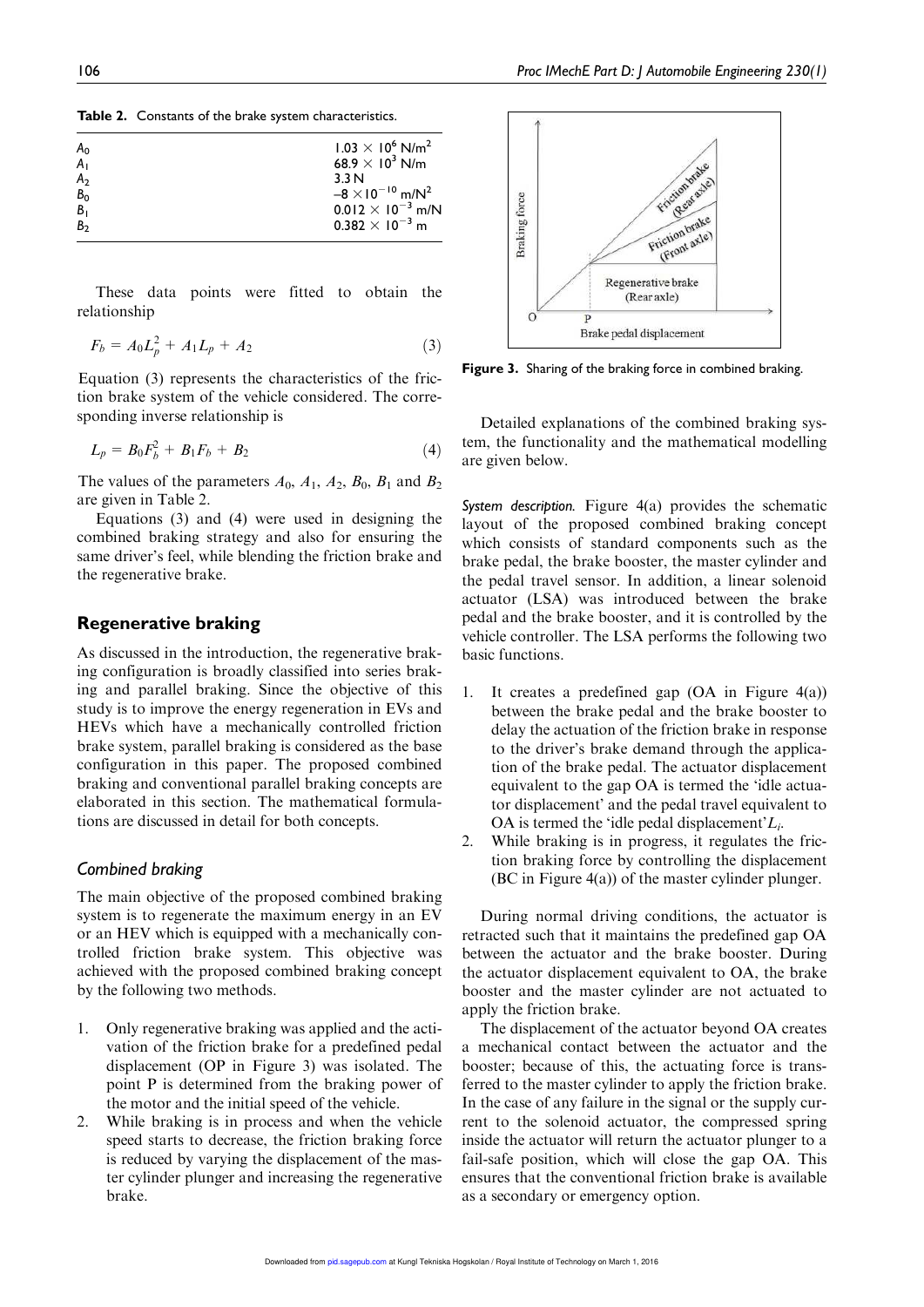

Figure 4. (a) Schematic layout of combined braking; (b) brake application beyond idle pedal travel; (c) braking in process at constant deceleration.

LSA: linear solenoid accelerator; VCU: vehicle control unit; SOC: state of charge.

*Functionality and modelling.* The function and the corresponding mathematical model of the proposed combined braking concept are explained below in the following three stages of the braking process. The braking process starts with depression of the brake pedal by the driver. Stage 1 corresponds to the phase where the brake pedal was moved from its initial position (zero displacement) to a final position as desired by the driver. Stage 2 and stage 3 correspond to the events that occur where the brake pedal is held at this desired final position by the driver.

*Stage 1: brake application and determination of the idle actuator displacement OA.* Before the brake application, the controller sets the value of OA by retracting the actuator plunger. In general, the value of OA is a function of the vehicle speed, the motor's braking power and the battery's SOC. In this study, the battery's SOC was assumed to be low to store the regenerated energy, and regenerative braking is applied only in the constantpower region of the electric motor. Let  $V_i$  be the initial vehicle speed at the instant of brake application. The idle actuator displacement OA was estimated on the basis of the regenerative braking force  $F_{reg}$  that the electric motor can generate with reference to the initial vehicle speed  $V_i$  and is given by

$$
F_{reg} = \frac{P_m}{V_i} \tag{5}
$$



Figure 5. Characteristics of the motor used in the test vehicle. rpm: r/min.

where  $P_m$  is the constant braking power of the motor. By substituting the value of  $F_{reg}$  in equation (4), the idle pedal displacement  $L_i$  was obtained as

$$
L_i = B_0 F_{reg}^2 + B_1 F_{reg} + B_2 \tag{6}
$$

The idle actuator displacement OA equivalent to  $L_i$  is given by

$$
OA = \frac{L_i}{PR}
$$
 (7)

where PR is the pedal ratio.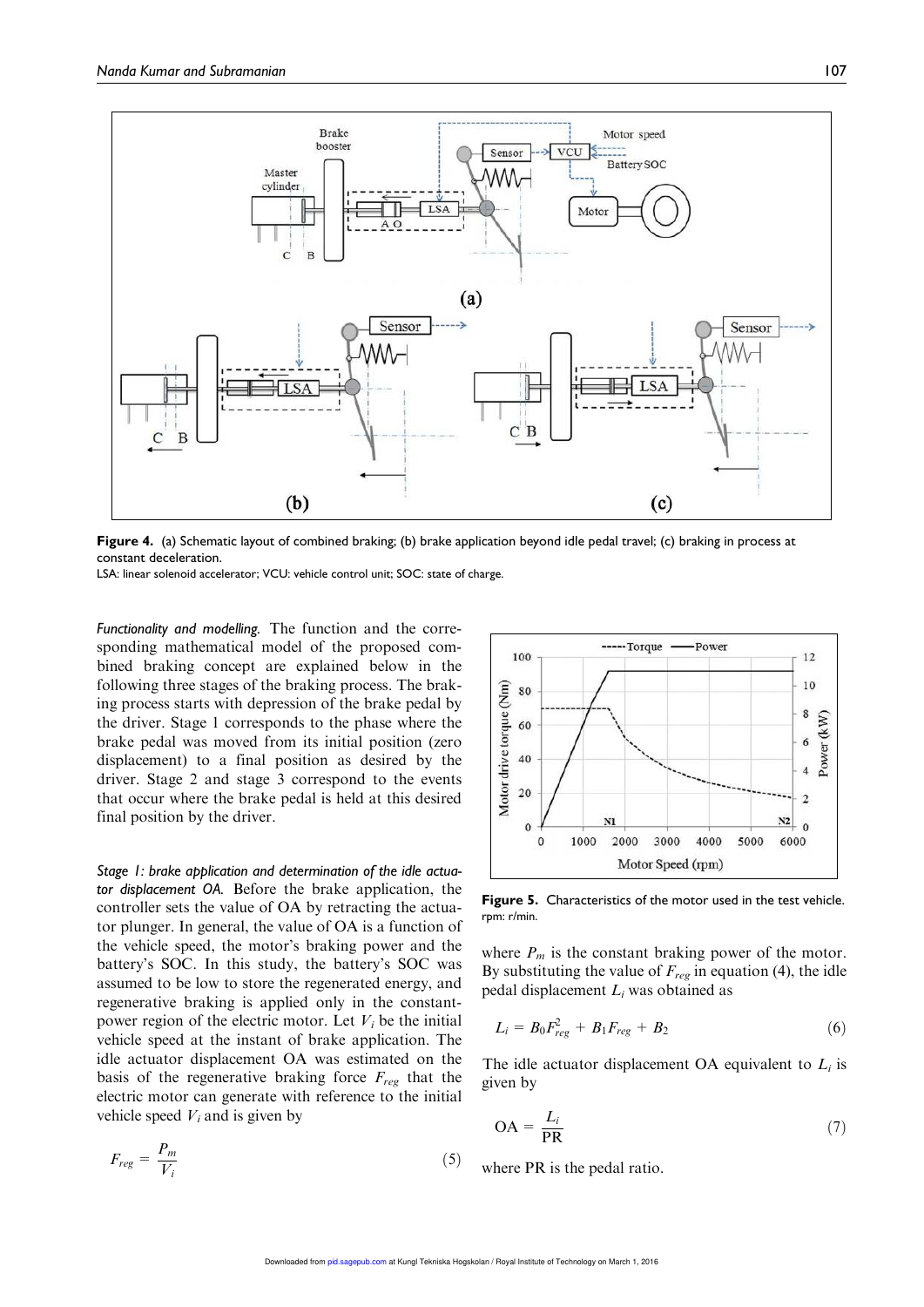Further, in this stage, braking can occur in two conditions as discussed in the following.

- Condition 1: pedal displacement  $L_p \leq$  idle pedal dis*placement*  $L_i$ . In this condition, only the regenerative brake is applied and the master cylinder is not actuated (thus, the friction brake is not applied).
- Condition 2: pedal displacement  $L_p$  > idle pedal dis*placement*  $L_i$ . In this condition, the LSA comes into contact with the brake booster's plunger and actuates the master cylinder (Figure 4(b)), and both the regenerative brake and the friction brake are applied. The master cylinder plunger is displaced by BC equivalent to the pedal displacement  $L_m$ .

Thus, the displacement BC of the master cylinder plunger can be written as

$$
\text{BC} = \begin{cases} 0 & \text{if } L_p \leq L_i \\ \frac{L_p - L_i}{\text{PR}} & \text{if } L_p > L_i \end{cases} \tag{8}
$$

*Stage 2: braking in process and determination of the displacement BC of the master cylinder plunger.* The schematic diagram of the combined braking layout corresponding to this stage is given in Figure 4(c).

The characteristics of the a.c. induction motor obtained from its product specification sheet<sup>15</sup> are shown in Figure 5. Since the motor power remains constant in the speed region between  $N_1$  and  $N_2$ , regenerative braking is applied only when the vehicle speed corresponds to a motor speed in this region. At a motor speed less than  $N_1$ , only the friction brake is applied. The values of  $N_1$  and  $N_2$  are given in Table 1.

Since the braking power  $P_m$  of the motor is constant in the region of focus, the value of  $F_{reg}$  is higher at lower vehicle speeds. In the constant-power operating region, the regenerative braking force that the electric motor can generate at any instant of time  $t$  can be written as

$$
F_{reg}(t) = \frac{P_m}{V(t)}\tag{9}
$$

Hence, the frictional force required at that instant can be written as

$$
F_{friction}(t) = F_b - F_{reg}(t)
$$
\n(10)

where  $F_b$  is the total braking force to be generated by the system for the given brake pedal displacement  $L_p$ .

Hence, while braking is in process and the vehicle speed starts to decrease, there is a potential to increase the regenerative brake effort. This is realized by retracting the actuator plunger further inwards (Figure  $4(c)$ ), which reduces the displacement BC of the master cylinder plunger and hence the friction braking force, for the same pedal displacement  $L_p$ . The value of BC over the period of the braking time was calculated as follows. Using equation (4), the pedal displacement  $L_m$  equivalent to the frictional force demand  $F_{friction}(t)$  at time  $t$  was obtained as

$$
L_m(t) = A_0 \left[ F_{friction}(t) \right]^2 + A_1 F_{friction}(t) + A_2 \tag{11}
$$

Then, the corresponding displacement BC of the master cylinder plunger can be obtained using

$$
BC(t) = \frac{L_m(t)}{PR}
$$
 (12)

At the same time, the motor current  $I(t)$  is increased by the vehicle controller to meet the total braking force demand, which can be written as

$$
I(t) = \frac{F_{reg}(t) V(t)}{U}
$$
\n(13)

where U is the voltage. Using equations  $(9)$  to  $(13)$ , the displacement BC of the master cylinder plunger was calculated while braking.

*Stage 3: vehicle speed below the threshold.* At a motor speed less than  $N_1$ , the voltage output from the motor is reduced to less than the battery voltage and hence the battery cannot be charged. Hence, the regenerative brake is not applied when the vehicle speed is lower than the corresponding threshold vehicle velocity  $V_{th}$ , which can be obtained using

$$
V_{th} = \frac{1 - S}{TR} \frac{2\pi N_1}{60} r
$$
 (14)

In this stage, only the friction brake is applied and the regenerative brake is set to zero; consequently, the idle pedal travel OA is zero. This is realized by energizing the solenoid actuator to actuate the master cylinder plunger directly.

The flow chart describing the combined braking process is shown in Figure 6.

#### *Conventional parallel braking*

In existing conventional parallel braking, both the friction brake and the regenerative brake are applied simultaneously. The electric motor directly applies its braking torque to the driven wheels (the rear wheels) and is controlled by the vehicle controller, based on the vehicle speed and the brake pedal displacement, which represents the brake demand. The friction brake is applied on both driven wheels and non-driven wheels based on the brake pedal displacement irrespective of the braking force generated from the electric motor. This type of configuration is common in EVs or HEVs which have a mechanically controlled friction brake. Sharing of the braking force between the regenerative brake and the friction brake in parallel braking is shown in Figure 7. As shown in the figure, up to a pedal displacement point Q, the regenerative brake is gradually increased, beyond which it remains constant. This point Q depends on the braking power of the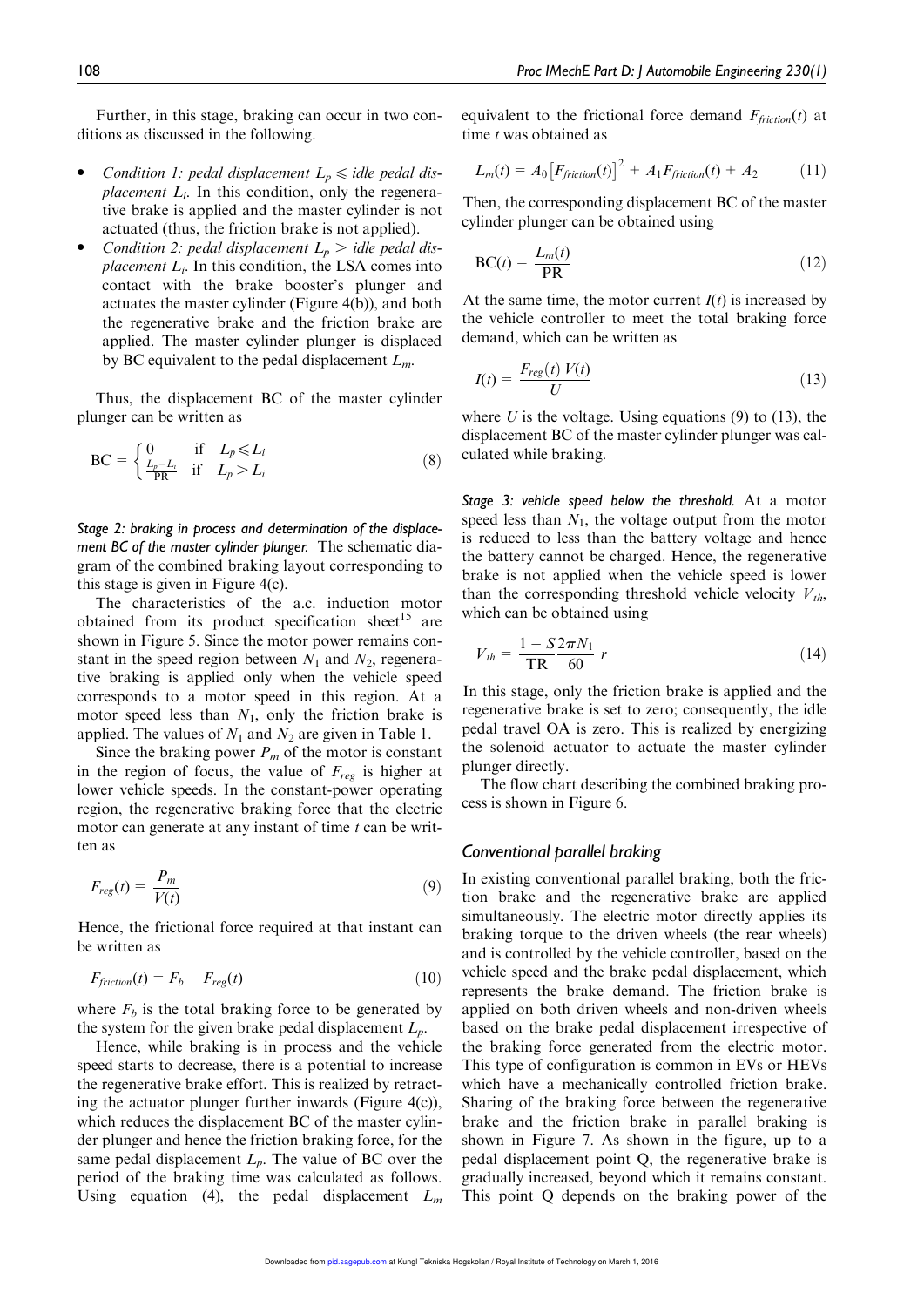

Figure 6. Flow chart for combined braking.



motor and the braking power demand of the vehicle. Since the braking force is always shared between the friction brake and the regenerative brake, the potential for energy regeneration is less in conventional parallel braking.

The regenerative braking force  $F_{reg}$  generated in conventional parallel braking is a fixed proportion  $\gamma$  of the total brake demand, which can be written as

$$
F_{reg} = \begin{cases} \gamma F_b & \text{if } \gamma F_b < \frac{P_m}{V} \\ \frac{P_m}{V} & \text{if } \gamma F_b > \frac{P_m}{V} \end{cases} \tag{15}
$$

where  $F_b$  is the braking force demand, calculated from equation (3), for a given brake pedal displacement  $L_p$ . The total braking force generated in conventional



Figure 7. Sharing of the braking force in parallel braking. Figure 8. Characteristics of conventional parallel braking.

parallel braking is the sum of the regenerative braking force and the frictional braking force, which is given by

$$
F_{b(Parallel)} = F_b + F_{reg}
$$
\n(16)

When the vehicle speed is below the threshold value  $V_{th}$  (corresponding to a motor speed less than  $N_1$ ), the vehicle controller sets the regenerative braking force to zero. In conventional parallel braking, since the regenerative brake was applied in addition to the friction brake, the system characteristics were modified as shown in Figure 8. However, during certain conditions such as a high SOC of the battery or a vehicle speed below the threshold value, the regenerative braking force is set to zero and only the friction brake will be activated. This demands additional pedal displacement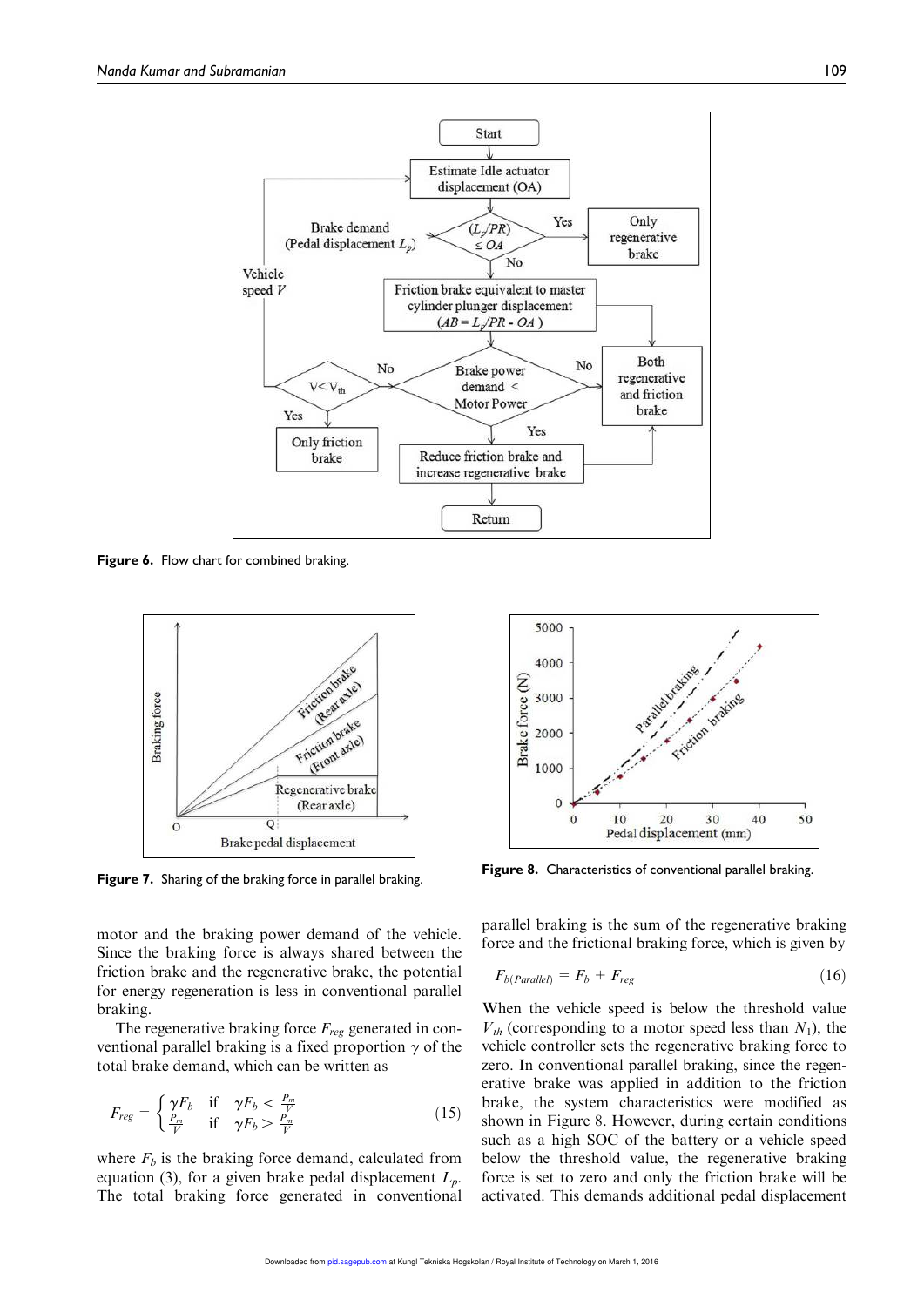to meet the conventional parallel braking characteristics. This additional pedal displacement is a function of  $\gamma$ ; the higher the  $\gamma$  value, the higher is the additional pedal displacement, which affects the driveability of the vehicle.<sup>10</sup> In this study, the value of  $\gamma$  was selected as 0.3, with the objective that the additional pedal displacement when the regenerative braking force is zero does not exceed 7 mm.

# Braking force distribution

The BFD between the front wheels and the rear wheels should balance the dynamic forces of the vehicle for the optimum braking performance and stable braking.<sup>12</sup> Since regenerative braking is applied on only the drive (rear) wheels in the vehicle considered, an analysis was performed to understand the BFD for different regenerative braking strategies.

The BFD between the front wheels and the rear wheels is limited by various curves such as the I curve, the  $\beta$  line, the F line and the R line.<sup>14</sup> The I curve is the theoretical non-linear curve plotted between  $F_{bf}/Mg$ and  $F_{br}/Mg$  for various road adhesion coefficients  $\mu$ and deceleration levels  $a/g$ . This curve characterizes the ideal BFD between the front wheels and the rear wheels, considering the dynamic loads acting on each wheel.

The variables  $F_{bf}$  and  $F_{br}$  are the maximum braking force that can be applied on the front wheels and the maximum braking force that can be applied on the rear wheels respectively without wheel lock and are limited by the road adhesion coefficients and the dynamic loads acting on the wheels; they are given by

$$
F_{bf} = \mu W_{fdynamic)}
$$
  
\n
$$
F_{br} = \mu W_{r(dynamic)}
$$
\n(17)

where  $W_{f(dynamic)}$  and  $W_{r(dynamic)}$  are the dynamic load acting on the front wheels and the dynamic load acting on the rear wheels respectively.

The dynamic load acting on the front wheels and the dynamic load acting on the rear wheels can be written as (Figure 9)

$$
W_{fdynamic)} = \frac{Mg}{L} \left( L_b + h \frac{a}{g} \right) - F_a \frac{h}{L}
$$
  
\n
$$
W_{rdynamic)} = \frac{Mg}{L} \left( L_b - h \frac{a}{g} \right) + F_a \frac{h}{L}
$$
\n(18)

where  $g$  is the acceleration due to gravity,  $L$  is the wheelbase,  $L_a$  and  $L_b$  are the distance of the front axle from the centre of gravity and the distance of the rear axle from the centre of gravity respectively and h is the height of centre of gravity from the ground.

The actual braking forces applied on the front wheels and on the rear wheels by the brake system are usually designed to have fixed linear proportions, giving the design parameter<sup>3</sup>  $\beta$  which is defined as follows:  $\beta$  is the ratio of the braking force on the front wheels



Figure 9. Longitudinal forces while braking.

to the total braking force acting on the vehicle, which can be written as

$$
\beta = \frac{F_{bf}}{F_b} \tag{19}
$$

The braking force on the front wheels and the braking force on the rear wheels generated by the brake system can be written as

$$
F_{bf} = \beta F_b
$$

and

$$
F_{br} = (1 - \beta)F_b
$$

respectively. Thus, the ratio of the braking force generated by the brake system on the front wheels to the braking force generated by the brake system on the rear wheels can be written as

$$
\frac{F_{bf}}{F_{br}} = \frac{\beta}{1 - \beta} \tag{20}
$$

The value of  $\beta$  was estimated from the vehicle parameters and the longitudinal dynamic response as discussed below. In this study, the value of  $\beta$  was fixed on the basis of the requirement that, on a dry asphalt flat road with an adhesion coefficient  $\mu_0 = 0.8$ , both the front wheels and the rear wheels lock at the same time. In other words, it can be said that the I curve and the  $\beta$  line intersect at  $a/g = \mu_0 = 0.8$ . Based on this requirement, the corresponding value of  $\beta$  is obtained by replacing  $a/g$  in equation (14) with  $\mu_0$ , which can be written as

$$
\frac{F_{bf}}{F_{br}} = \frac{\beta}{1 - \beta} \n= \frac{(Mg/L)(L_b + h\mu_0) - F_a(h/L)}{(Mg/L)(L_a - h\mu_0) + F_a(h/L)}
$$

From the above equation,  $\beta$  can be written as

$$
\beta = \frac{(Mg/L)(L_b + h\mu_0) - F_a(h/L)}{Mg} \tag{21}
$$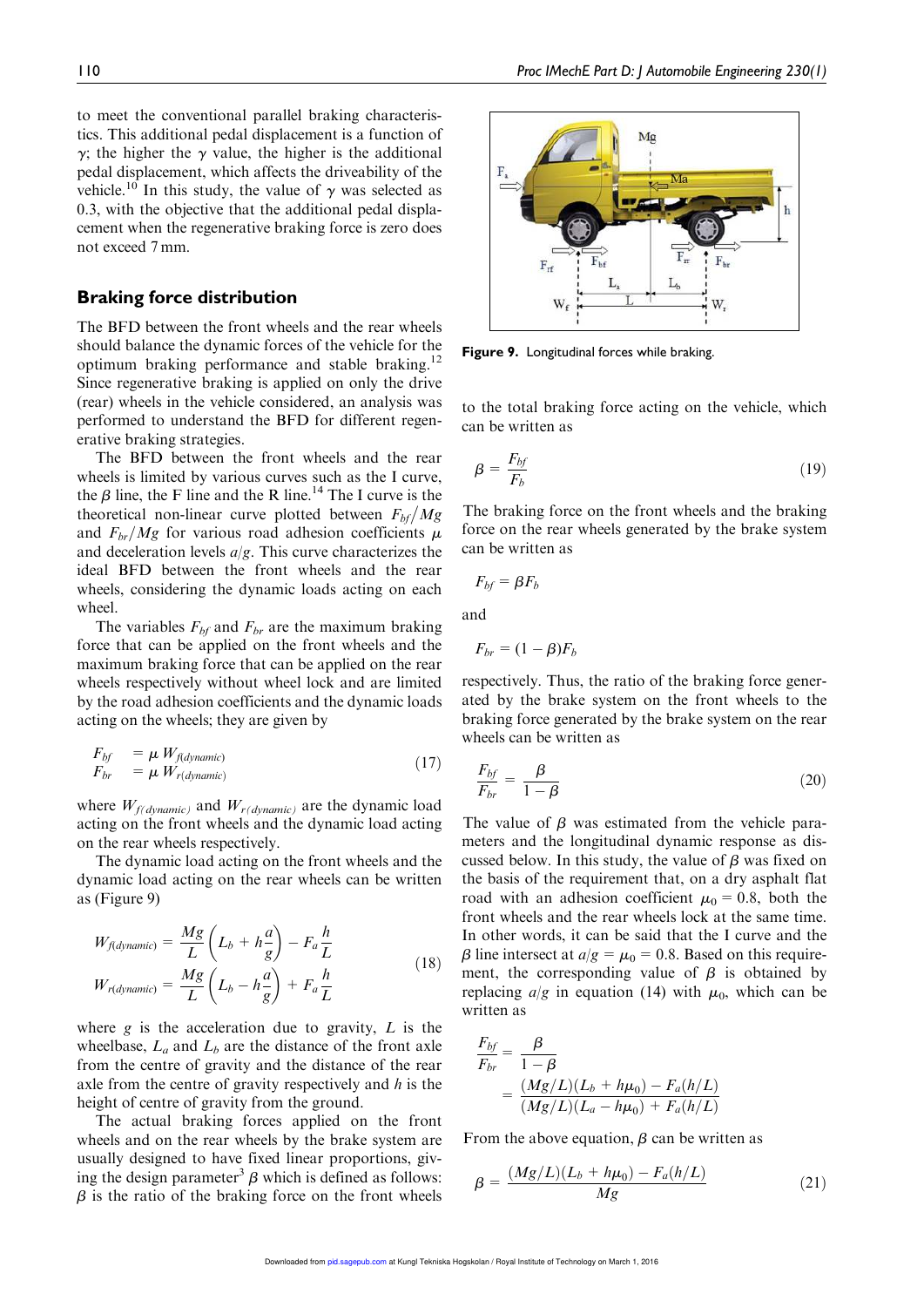Table 3. Experimental vehicle drive specifications.

| Maximum speed      | $45$ km/h            |
|--------------------|----------------------|
| Gradeability       | $16^\circ$           |
| Acceleration speed | 0-40 km/h            |
| Acceleration time  | 20s                  |
| Acceleration       | $0.56 \text{ m/s}^2$ |
|                    |                      |

By substituting  $\mu_0 = 0.8$  and the vehicle parameter values given in Table 1, the value of  $\beta$  was calculated as 0.6. In a rear-wheel-drive HEV, the regenerative brake acts on the rear wheels, and the friction brake acts on both the front wheels and the rear wheels. Therefore, the braking force on the front wheels and the braking force on the rear wheels can be written as

$$
F_{bf} = \beta F_{friction} \tag{22}
$$

and

$$
F_{br} = (1 - \beta)F_{friction} + F_{reg}
$$
\n(23)

respectively. For different road adhesion coefficients  $\mu$ , the equations governing the F line and the R line can be written  $as^{14}$ 

$$
F_{br} = \frac{L - \mu h}{\mu h} F_{bf} - \frac{MgL_b}{h}
$$
 (24)

$$
F_{br} = \frac{-\mu h}{L + \mu h} F_{bf} + \frac{\mu M g L_a}{L + \mu h}
$$
 (25)

Equations (17) to (25) were used in plotting the BFD limiting curves.

#### Simulations

To evaluate the proposed combined braking concept and to compare the energy regeneration and the BFD with those of conventional parallel braking, simulations were performed using the experimental vehicle parameters given in Table 1 and the drive specifications given in Table 3. The simulations were carried out in city braking conditions, highway braking conditions and across the Modified Indian Driving Cycle (M-IDC).

## *Normal (city and highway) braking*

As measured by Shah et al.,  $13$  the average driving speed on Indian highways is about 90 km/h and the average driving speed in Indian cities is about 40 km/h. These average speeds were considered as the initial vehicle speed in the normal braking simulations. The other parameters considered in the simulations are given in Table 4.

The threshold vehicle speed  $V_{th}$  given in Table 4 was estimated using equation (1) and the vehicle data given in Table 1. The average braking power demand  $P_b$  was

Table 4. Normal deceleration braking conditions.

|                                          | Value for the following |      |
|------------------------------------------|-------------------------|------|
|                                          | Highway                 | City |
| Initial vehicle speed $V_i$ (km/h)       | 90                      | 40   |
| Threshold vehicle speed $V_{th}$ (km/h)  | 10                      | 10   |
| Braking time $t$ (s)                     | 12                      | 10   |
| Braking deceleration $a$ (units of $g$ ) | 0.21                    | 0.11 |
| Average braking power $P_h$ (kW)         | 37.8                    | 9.8  |
| Fixed ratio $\gamma$                     | 0.2                     | 0.2  |
| Fixed ratio $\beta$                      | 0.6                     | 0.6  |

Table 5. Pedal displacement at different braking conditions.

|                                                                                     | Value for the following |              |
|-------------------------------------------------------------------------------------|-------------------------|--------------|
|                                                                                     | Highway                 | City         |
| Idle actuator displacement OA (mm)<br>Total actuator displacement<br>$L_b$ /PR (mm) | 0.8<br>5.83             | 1.80<br>3.33 |
| OA as a percentage of $L_p$ /PR                                                     | 13%                     | 54%          |

PR: brake pedal ratio.

Table 6. Values of energy regenerated under different conditions.

|                                                                  | Energy regenerated (W h) |            |
|------------------------------------------------------------------|--------------------------|------------|
|                                                                  | Highway                  | City       |
| Conventional parallel braking<br>Combined braking<br>Improvement | 23<br>27<br>17%          | 18<br>157% |

calculated from the total braking force demand  $F_b$  and the average vehicle speed  $V_a$ , which can be written as

$$
P_b = F_b V_a
$$

The idle and total actuator displacements were estimated using equations (5) to (7) for both highway braking conditions and city braking conditions, and the values are given in Table 5.

The energy regenerated in the braking process was calculated using

$$
E_{reg} = \int_{t_0}^{t_1} F_{reg}(t) V(t) dt
$$
 (26)

The regenerative energy was calculated for different braking scenarios, and the results are presented in Table 6.

As given in Table 5, the improvement in energy regeneration was high during city braking. This shows that the proposed combined braking strategy is more effective when the motor power is equivalent to or greater than the brake power demand. When the motor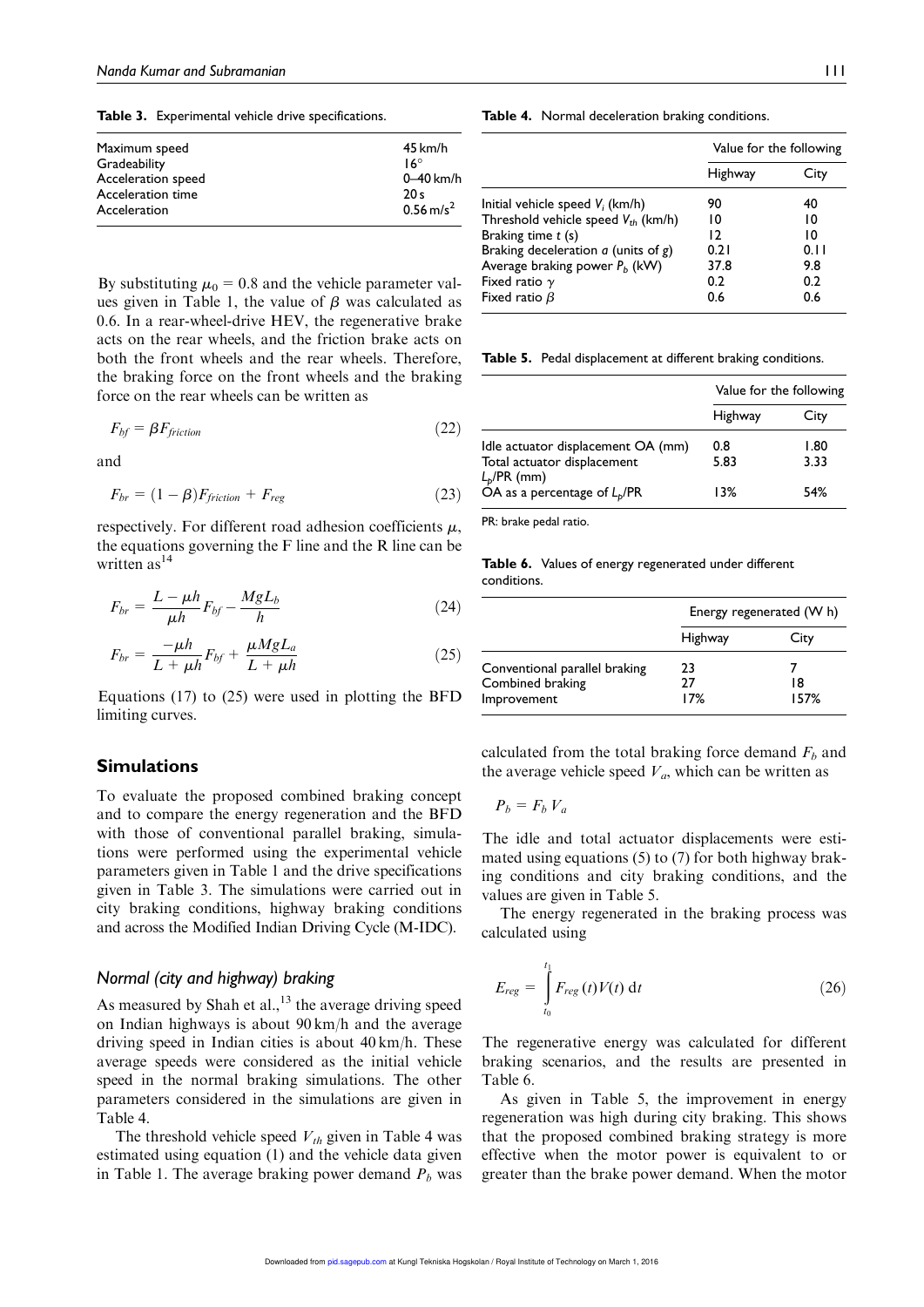

Figure 10. Highway braking scenario: (a) sharing of the braking force; (b) BFD. kmph: km/h.

power is less than the brake power demand, the improvement in energy regeneration is not so significant.

The simulation plots for different braking scenarios are shown in Figure 10(a) and Figure 11(a), in which the subplot a shows the vehicle speed over time and the subplot b shows the displacement BC of the master cylinder plunger and the actuator displacement  $L_p/PR$ . The subplot c and the subplot d show the sharing of the braking force between the friction brake and the regenerative brake over time in combined braking and conventional parallel braking respectively.

From these subplots a to d in both Figure 10(a) and Figure 11(a), the following observations were made.

1. The displacement of the master cylinder plunger (subplot b) is reduced with decreasing vehicle speed (subplot a).



Figure 11. City braking scenario: (a) sharing of the braking force; (b) BFD. kmph: km/h.

- 2. The level of friction braking decreases (subplot c) corresponding to a decrease in the displacement of the master cylinder plunger (subplot b).
- 3. In combined braking (subplot c), the decrease in the friction braking force is balanced by the regenerative braking force.

In conventional parallel braking, the amount of regenerative braking is lower (subplot d) than in combined braking (subplot c).

Figure 10(b) and Figure 11(b) show the BFD plots in highway braking and city braking respectively. From these figures, the following observations were made.

1. As shown in Figure 10(b) (highway braking), at a maximum deceleration of 0.2g, the BFD is closer to the  $\beta$  line in conventional parallel braking, whereas it is closer to the I curve in combined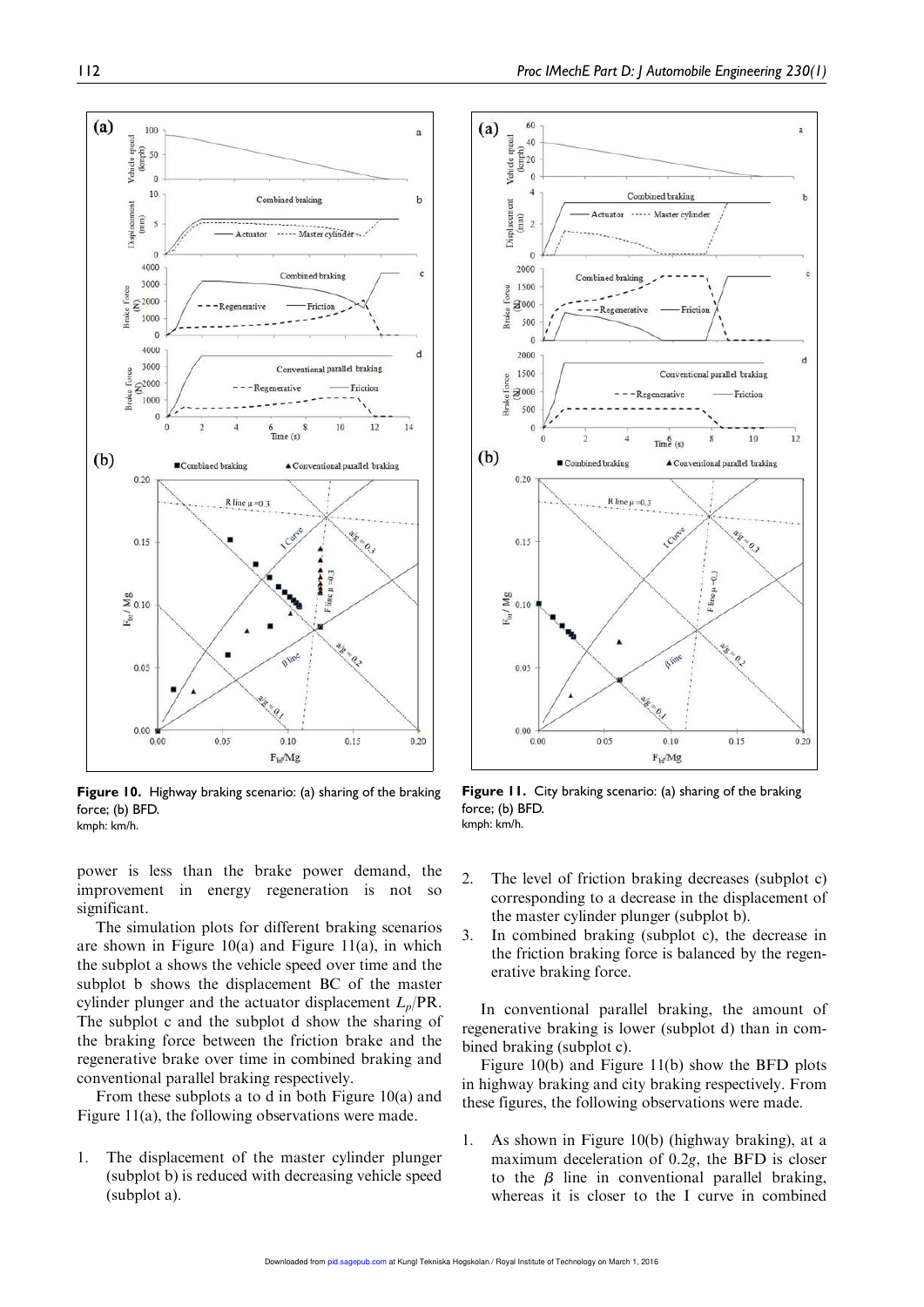



braking. As explained in the previous section, the I curve represents the braking force on the front wheels and the rear wheels that meets the corresponding dynamic limits of the vehicle.

- 2. Thus, the combined braking strategy is able to utilize the tyre–road traction better than conventional parallel braking, leading to more stable braking and a stable dynamic response of the vehicle.
- 3. In Figure 11(b) (city braking), the combined BFD points are closer to the vertical axis, which shows that the total braking force is generated by the motor (at the rear wheels) in most cases. Thus, when the motor braking power is equivalent to the braking power required, the BFD points move towards the vertical axis. It can be observed that all the BFD points lie within the F line and the R line (corresponding to  $\mu = 0.3$ ) and, hence, the vehicle is stable even on road surfaces with  $\mu = 0.3$ , with the combined braking strategy.

## *Driving cycle*

The energy regenerated by the vehicle (the parameters of which are given in Table 1) across the M-IDC where both a conventional parallel braking strategy and a combined braking strategy were simulated. The M-IDC, as shown in Figure 12, was developed by the Automotive Research Association of India; $^{16}$  it is a synthesized driving cycle simulated in a chassis dynamometer on a test vehicle and contains two parts. The first part contains four elementary urban driving cycles and the second part contains an extra urban cycle. The maximum speed, the maximum acceleration and the maximum deceleration are  $50 \text{ km/h}$ ,  $1.04 \text{ m/s}^2$  and  $0.99 \text{ m/s}^2$  respectively in the first part and  $90 \text{ km/h}$ ,  $0.83 \text{ m/s}^2$  and  $1.39 \text{ m/s}^2$  respectively in the second part.

The total braking energy recoverable from the vehicle across the driving cycle was estimated using

$$
E_{rec} = \int_{t_0}^{t_1} \delta M \frac{\Delta V}{\Delta t} V dt - \int_{t_0}^{t_1} Mgf_r V dt - \int_{t_0}^{t_1} \frac{\rho C_d A_f V^2}{2} V dt
$$
\n(27)

Table 7. Values of energy regenerated across the M-IDC.

|                                                   | Energy (W h)       |
|---------------------------------------------------|--------------------|
| Conventional parallel braking<br>Combined braking | 103<br>213<br>106% |
| Improvement                                       |                    |



Figure 13. Braking energy across the M-IDC.

Using equation (27) and the equations presented in the third section, the total energy regenerated was obtained, and the results are given in Table 7. It can be observed that the energy regeneration with the proposed combined braking strategy is almost twice that with conventional parallel braking.

Figure 13 shows the braking energy shared between the friction brakes at the front wheels and the rear wheels and the regenerative brake at the rear wheels. Conventional parallel braking regenerates only 34% of the total braking energy whereas combined braking regenerates 72% of the total braking energy.

The BFD points for both the conventional parallel braking strategy and the combined strategy across the M-IDC were calculated and plotted in Figure 14. The BFD points for combined braking are in between the I curve and the vertical axis, which indicates that the rear wheels have a larger share of the braking force.

# Road testing

The experimental vehicle (Figure 15) used in the road test was a rear-wheel-drive light commercial vehicle<sup>17</sup> which is converted into an SHEV. The system layout of the experiment vehicle (shown in Figure 1) consist of an a.c. induction motor with a power rating of 11 kW coupled with a single-stage gearbox, with a gear ratio of 2.9. A 0.9 l engine connected to a 24 kW generator was used to charge the battery pack. 16 units of  $6V$  lead– acid batteries were connected in series to create a potential difference of 96 V with an energy capacity of 24 kW h. An onboard battery charger was used to charge the 96 V battery back from the grid. Both the motor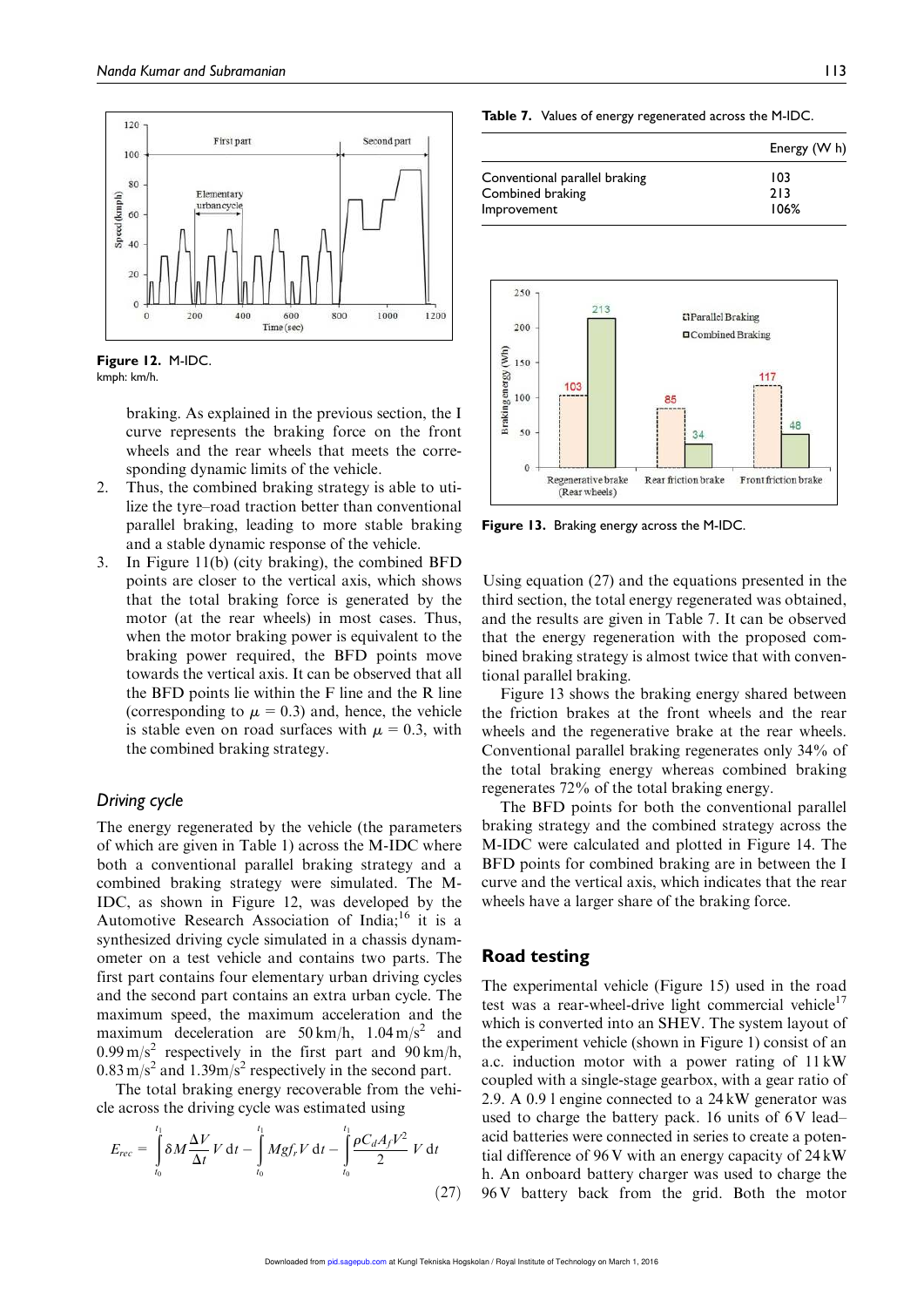

Figure 14. BFD points across the M-IDC.



Figure 15. Experimental vehicle.

controller and the generator controller operate in the voltage range 72–96 V. The other parameters of the vehicle are listed in Table 1.

The inputs and the output signals such as the speed, the current and the voltage of the motor and the battery SOC and the voltage of the battery were transferred through the controller area network (CAN). The regenerative motor torque command for the regenerative brake was carried out by the CAN with the vehicle controller and the motor controller. The brake pedal displacement was measured with a linear position sensor, and the data were collected from a data acquisition system. From information on the current and the voltage of the motor, the energy regenerated while braking was calculated using

$$
E = \int_{t_0}^{t_1} UI \, \mathrm{d}t \tag{28}
$$

The normal braking test and a driving-cycle test were conducted in the experimental vehicle with both the parallel braking strategy and the combined braking strategy.

Table 8. Values of energy regenerated in different braking conditions.

|                                 | Energy regenerated (W h) |                    |
|---------------------------------|--------------------------|--------------------|
|                                 | Simulations              | <b>Experiments</b> |
| Conventional parallel braking   |                          | 8.3                |
| Combined braking<br>Improvement | 18<br>157%               | 18.5<br>122%       |



Figure 16. Experimental speed plots. kmph: km/h.

#### *Normal braking test*

As mentioned in Table 3, since the maximum speed of the experimental vehicle is 45 km/h, the normal braking test was carried out only in city driving conditions, with an initial speed of 40 km/h until zero speed on a flat dry asphalt road. Both the conventional parallel strategy and the combined braking strategy were applied to measure the energy regeneration. The brake pedal displacement  $L_p$  was maintained at a constant value, corresponding to a deceleration demand of 0.11g. From the measured current and voltage data of the motor, the values of the energy regenerated were estimated using equation (28) and are given in Table 8. The measured data were compared with the corresponding simulation results (given in Table 6), where the initial speed and the deceleration demand were the same as in the experiments. It can be observed that the values predicted by the simulations agree well with those from the experiments, particularly for combined braking.

## *Driving-cycle test*

Since it is difficult to reproduce the M-IDC (shown in Figure12) on the road, the vehicle was tested on a real time speed–time plot, which is shown in Figure 16. The test vehicle was operated on almost the same speed– time plot for both combined braking and conventional parallel braking. With the measured current and voltage values of the battery, the energy regenerated was estimated using equation (28), and the results are given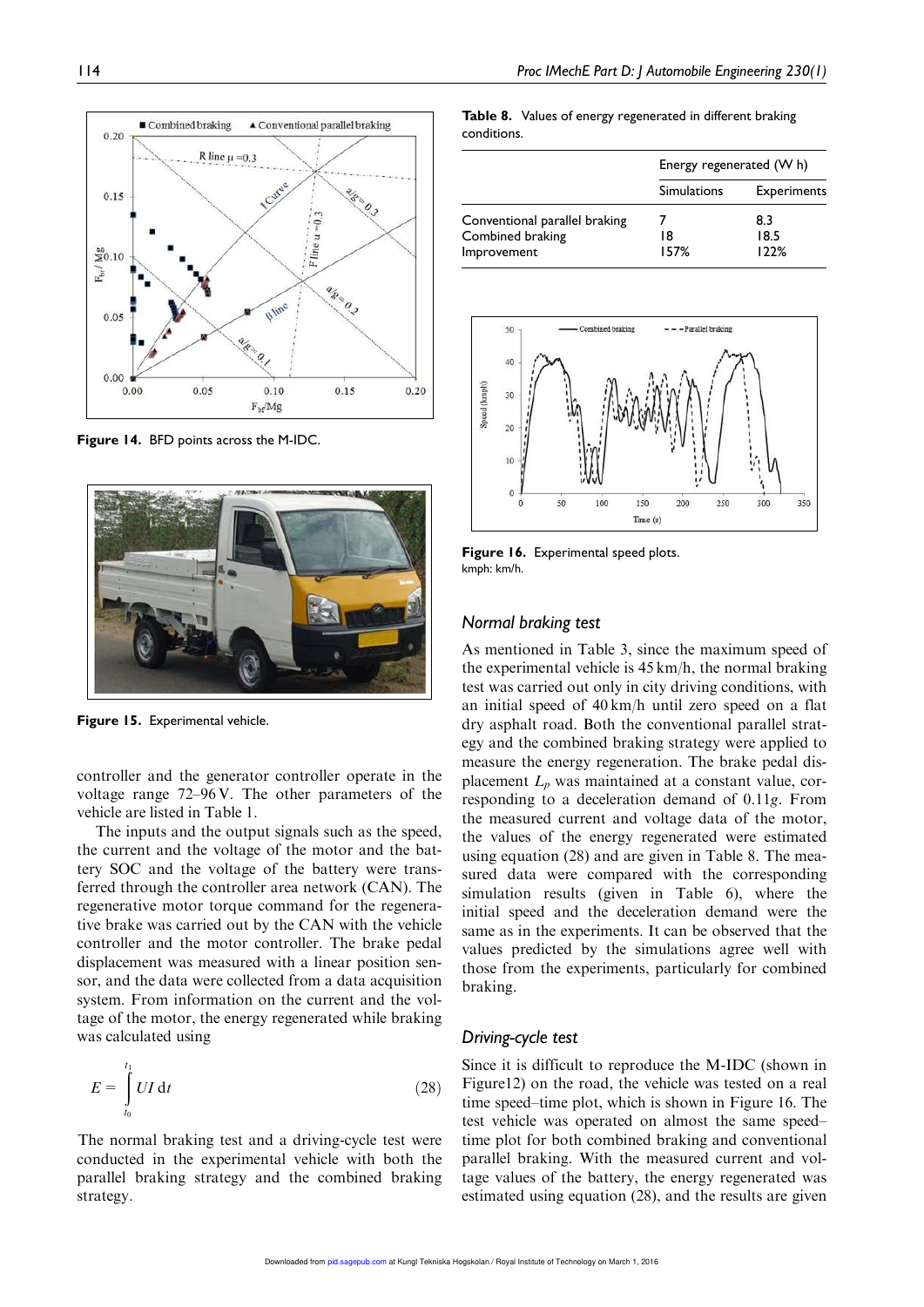Table 9. Values of energy regenerated in real time-speed plots.

|                               | Energy regenerated (Wh) |                    |
|-------------------------------|-------------------------|--------------------|
|                               | <b>Simulations</b>      | <b>Experiments</b> |
| Conventional parallel braking | 34                      | 38                 |
| Combined braking              | 85                      | 79                 |
| Improvement                   | 150%                    | 107%               |

in Table 8. With this experimental speed–time plot (Figure 16), simulations were repeated to measure the energy regeneration. Both the simulated values and the experimental values are given in Table 9.

From the above experimental results, the following conclusions are drawn.

- 1. In both normal city braking and the real-time driving-cycle test, the combined braking regenerates almost twice the energy regenerated by conventional parallel braking.
- 2. Also, the simulations and the experimental results agree well, and this corroborates the mathematical approach followed.

# **Conclusions**

From the simulation results and the vehicle testing, the following conclusions were drawn on the proposed combined braking.

- 1. With a motor power equivalent to or more than the vehicle braking power demand, the proposed combined braking strategy can regenerate more than twice the energy that conventional parallel braking does.
- 2. The BFD was improved in combined braking, which leads to a stable vehicle response during braking.

The novelty features of this paper are the proposal and analysis of an innovative concept for improving the regenerative braking energy in EVs and HEVs which are equipped with a mechanical friction brake system. This concept will hopefully aid the development and acceptance of EVs and HEVs in the emerging markets by improving their operating economy.

A summary of this paper is as follows.

- 1. A detailed study was made and a new regenerative braking concept called combined braking was presented for an SHEV which has a mechanically controlled friction brake.
- 2. The energy regenerated with combined braking is found to be double that with conventional parallel braking in an urban driving scenario. This was simulated and corroborated in vehicle testing,

which is significant for improving the fuel efficiency of a vehicle in city driving.

3. The BFD was analysed for combined braking and it was found that it was able to utilize the tyre–road traction better than that for conventional parallel braking, leading to more stable braking and a stable dynamic response of the vehicle.

The proposed approach is a starting point for deployment in EVs and HEVs which have only a mechanically controlled friction braking system. The integration of this system with safety mechanisms such as anti-lock brake systems and its overall effect on vehicle dynamics are the tasks that are being carried out in the continuing phase of the research presented.

#### Declaration of conflict of interest

The authors declare that there is no conflict of interest.

#### Funding

This research received no specific grant from any funding agency in the public, commercial or not-for-profit sectors.

# References

- 1. Ahn J, Jung K, Kim D et al. Analysis of a regenerative braking system for hybrid electric vehicles using an electro-mechanical brake. Int J Automot Technol 2009; 10(2): 229–234.
- 2. Li Y-S, Zeng Q-L, Wang C-L and Wang L. Research on control strategy for regenerative braking of a plug-in hybrid electric city public bus. In: 2nd IEEE international conference on intelligent computation technology and automation, Changsha, Hunan, People's Republic of China, 10–11 October 2009, Vol 1, pp. 842–845. New York: IEEE.
- 3. Muta K, Yamazaki M and Tokieda J. Development of new-generation hybrid system TSH II – drastic improvement of power performance and fuel economy. SAE paper 2004-01-0064, 2004.
- 4. Yeo H and Kim H. Hardware-in-the-loop simulation of regenerative braking for a hybrid electric vehicle. Proc IMechE Part D: J Automobile Engineering 2002; 216(11): 855–864.
- 5. Jo C, Ko J, Yeo T et al. Cooperative regenerative braking control algorithm for an automatic-transmissionbased hybrid electric vehicle during a downshift. Proc IMechE Part D: J Automobile Engineering 2012; 226(4): 457–466.
- 6. Aoki Y, Suzuki K, Nakano H et al. Development of hydraulic servo brake system for cooperative control with regenerative brake. SAE paper 2007-01- 0868, 2007.
- 7. Zhang J, Chen X and Zhang P. Integrated control of braking energy regeneration and pneumatic anti-lock braking. Proc IMechE Part D: J Automobile Engineering 2010; 224(5): 587–610.
- 8. Albrichsfeld C and Karner J. Brake system for hybrid and electric vehicles. SAE paper 2009-01-1217, 2009.